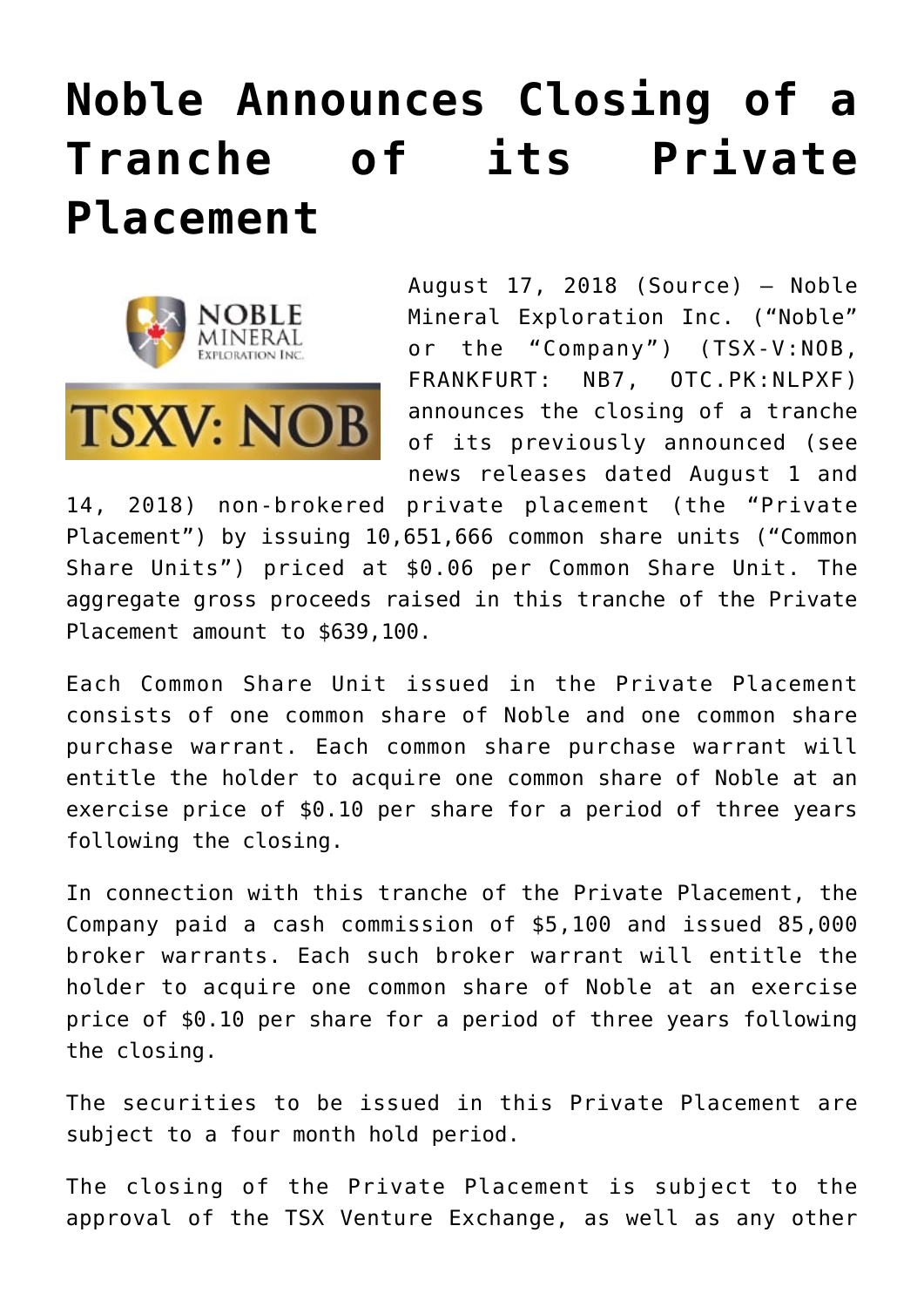required regulatory approvals.

Noble intends to use the proceeds raised through the Private Placement to provide working capital and fund exploration expenditures, for general and administrative expenditures, to pay debts and to pay mining land taxes so as to maintain its Settlement Agreement with the Ontario Ministry of Northern Development and Mines in good standing.

## **About Noble Mineral Exploration Inc.:**

Noble Mineral Exploration Inc. is a Canadian-based junior exploration company which, in addition to its shareholdings in MacDonald Mines Exploration Ltd. and its interest in the Holdsworth gold exploration property in the area of Wawa, Ontario, holds in excess of 70,641 hectares of mineral rights in the Timmins – Cochrane areas of Northern Ontario known as Project 81. Project 81 hosts diversified drill-ready gold and base metal exploration targets at various stages of exploration. More detailed information is available on the website at [www.noblemineralexploration.com.](http://www.noblemineralexploration.com/)

Noble's common shares trade on the TSX Venture Exchange under the symbol "NOB".

## **Cautionary Statement:**

Neither TSX Venture Exchange nor its Regulation Services Provider (as that term is defined in the policies of the TSX Venture Exchange) accepts responsibility for the adequacy or accuracy of this release. No stock exchange, securities commission or other regulatory authority has approved or disapproved the information contained herein.

The foregoing information may contain forward-looking statements relating to the future performance of Noble Mineral Exploration Inc. Forward-looking statements, specifically those concerning future performance, are subject to certain risks and uncertainties, and actual results may